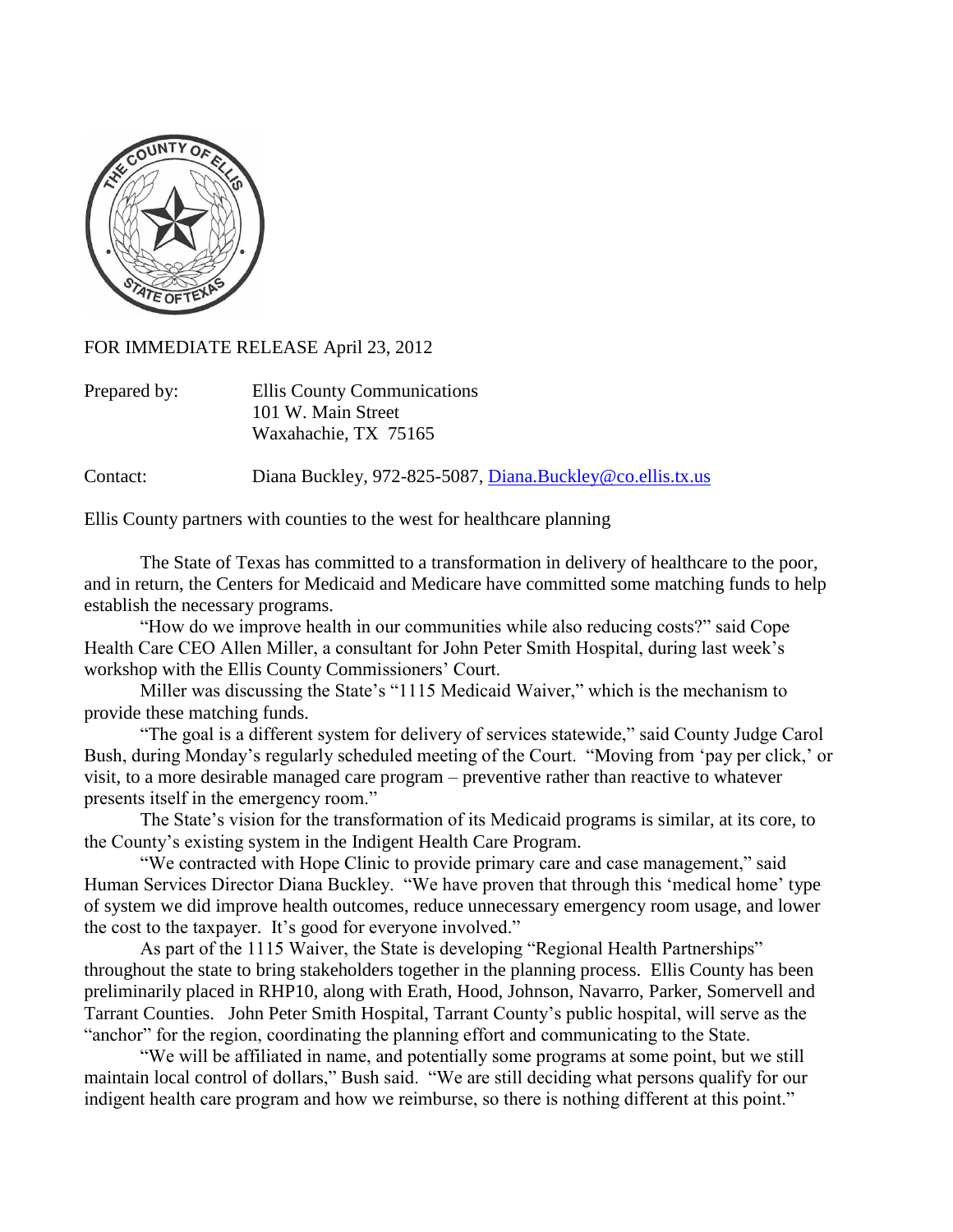The memorandum of understanding with the Tarrant County Hospital District, approved unanimously by the Court during Monday's meeting, formalizes Ellis County's participation in the planning process.

"We are saying to the State that we recognize the fact they will be placing us in an RHP, because that's what they are doing across the State, and that Ellis County wants to be in region 10. Should we choose to develop innovative programs that qualify under the State's system, it will allow providers such as Ennis Regional Medical Center or Baylor Waxahachie to be entitled to matching Federal funds."

At the end of the five-year period specified in the 1115 Waiver, the State and the Centers for Medicaid and Medicare will change the method of payment to all hospitals for care provided to Medicaid beneficiaries. Waiver funding equates to an advance on the savings the State expects to realize by transforming the system to a model that improves the health of those consumers in a profound way.

"It is a matter of being on the front end for planning," said Bush. "To make sure our people are getting the best medical care, we are sitting at the table, along with our providers, helping to develop the programs to achieve that."

Alternatively, Ellis County might have been placed in the planning region with Dallas County.

"There are certainly some benefits to region 10," Bush added. "Ellis County is very different from Dallas County. We are more similarly situated to Johnson, Tarrant, and Navarro Counties."

Bush noted that records in the indigent health care program show more of the clients receiving care at Johnson and Tarrant County providers than at Dallas County providers as well, but stressed that all providers remain eligible for reimbursement under the parameters of the indigent program.

Tax Assessor/Collector John Bridges received approval for installation and use of a computer program designed to streamline the titling and registration of motor vehicles, pursuant to Chapter 502 of the Texas Transportation Code.

"There are two facts you need to know," Bridges said. "One, it doesn't cost the County anything, and two, it simplifies our titling that we receive from the dealers."

Preliminary trials show that work previously requiring up to 15 minutes of a clerk's time in the Tax Office will now be accomplished in as little as one minute, and with much less confusion and effort on the part of automobile dealers as well.

"This is a great tool," said Commissioner Bill Dodson, pct. 2. "This is where the world is going today. I appreciate you, John, and the work you've done."

Commissioners took a moment to hear from Suzanne Pylant of Mothers Against Drunk Drivers about community support for victims of violent crime.

"We are fortunate to be living in a community full of caring people," Pylant said. "Commissioners, encourage your constituents to reach out if they become the victim of a violent crime, and the first place to turn is the District Attorney's office."

The Court approved a proclamation supporting the community's efforts in implementing programs and service to assist the innocent victims of violent crime.

In other business, Commissioners:

- Approved closure of a portion of Highview Drive, located in Sunrise Village in precinct 1 (not precinct 2 as posted);
- Awarded a bid for limestone flex base material to Lone Star Aggregates;